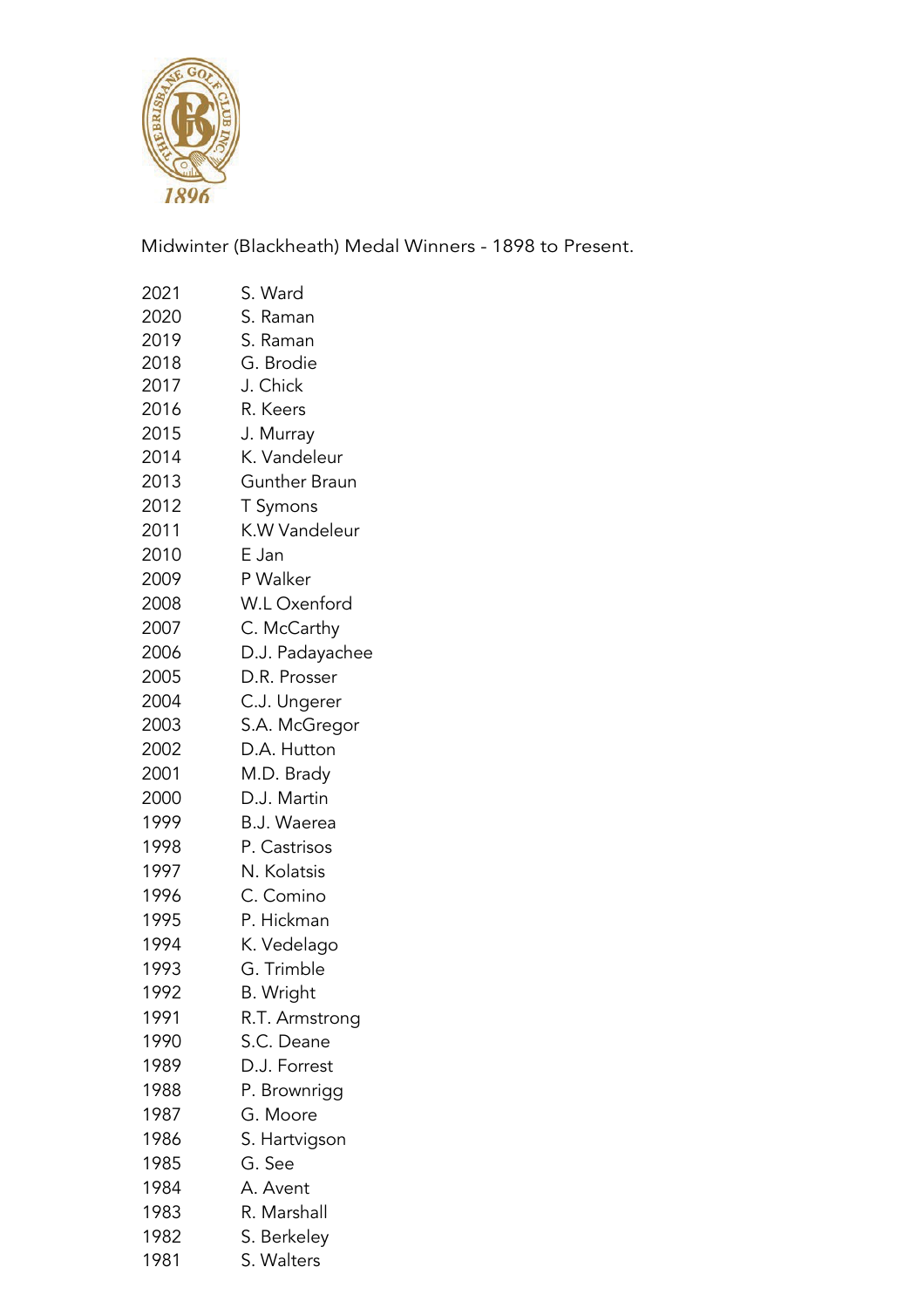| 1980      | R. Baumer           |
|-----------|---------------------|
| 1979      | K. Slater           |
| 1978      | H. Summers          |
| 1977      | W.A. Daniels        |
| 1976      | B.A. Auer           |
| 1975      | K. Virtue           |
| 1974      | I. Daly             |
| 1973      | A. Entwisle         |
| 1972      | C. Milliner         |
| 1971      | <b>B.C. Murrihy</b> |
| 1970      | G.C. Brown          |
| 1969      | E. Englebright      |
| 1968      | J.A. Creighton      |
| 1967      | J.L.F. Hutton       |
| 1966      | R.F. Gibson         |
| 1965      | S.W. Mills          |
| 1964      | O.W. Hammond        |
| 1963      | E.A. Ball           |
| 1962      | I.M. Brough         |
| 1961      | S. Symons           |
| 1960      | J.M. Lock           |
| 1959      | T.H. Cann           |
| 1958      | E. McGuinness       |
| 1957      | J. Middleton        |
| 1956      | P.L. Dixon          |
| 1955      | A. Gilpin           |
| 1954      | K.R.J. Cashman      |
| 1953      | I. Cary             |
| 1952      | R.C. Penny          |
| 1951      | I. Cary             |
| 1950      | A.D. Maclvor        |
| 1949      | C. Taylor           |
| 1948      | H. Summers          |
| 1947      | J.G. Trude          |
| 1946      | J.C. Griffith       |
| 1945      | S.H. Pack           |
| 1942-1944 | No Competition      |
| 1941      | J.H. Conde          |
| 1940      | E.T.A. Dixon        |
| 1939      | W.F.R. Boyce        |
| 1938      | J.B. Rodgers        |
| 1937      | G.U. Allan          |
| 1936      | A.H. Colledge       |
| 1935      | C.O. Turner         |